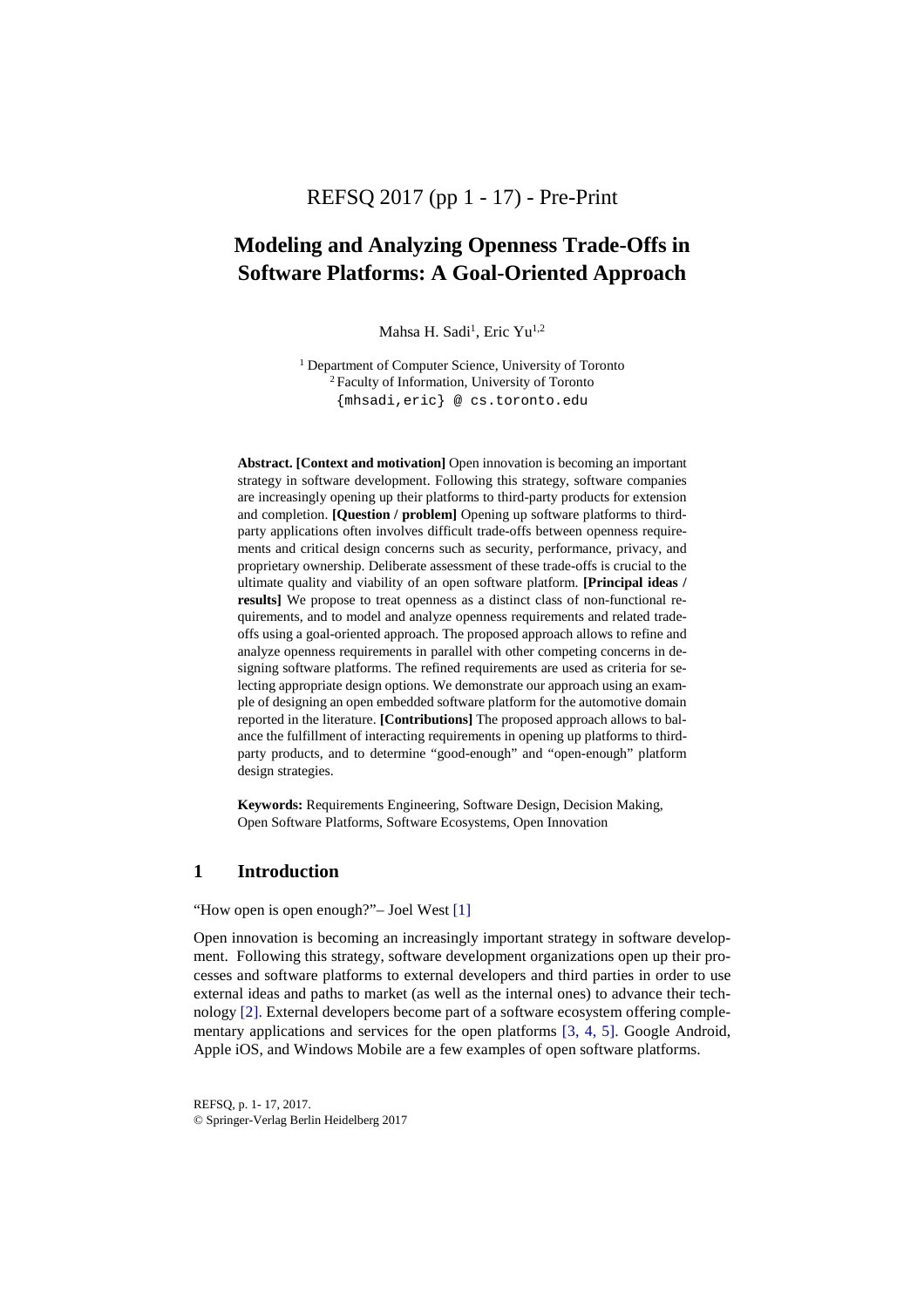However, developing open software platforms that are technically sound, socially sustainable and economically viable is a challenging problem in software development. First, critical decisions need to be taken in opening up software platforms to third-party products that raise serious concerns about proprietary ownership and confidentiality of a platform and its complementary applications. Examples of such decisions include: deciding between the core features and functionalities that build the core competencies of a platform, and those that can be opened up to third-party developers [6,7]; or identifying the appropriate *degree of openness* for engaging different third-party developers, some of whom are also competitors in the market place [7, 8]. Second, openness introduces a specific set of requirements on the design of a platform which are in competition with crucial requirements such as security, performance, maintainability, and controllability. For example, opening up a platform may urge the need for transparency and visibility of platform functionalities and data to third-party applications. These requirements pose serious risks to the security of the platform. Another example is that distributing platform features among applications from different parties threatens the controllability and maintainability of the overall platform [4], [9].

A successful example of an open software platform is Google Android. Lowering the entry barriers and providing easy access to extend the platform has significantly increased the adoption of Google Android among mobile manufacturers and application developers, introducing this operating system as a leader mobile software platform in the market [10]. However, Google Android and its complementary applications suffer from performance and security issues [11].

It is crucial to clearly understand and analyze the requirements that openness introduces on the design and evolution of a platform, and to carefully assess the related trade-offs before opening up a platform to third-party applications. To model and reason about openness requirements and related trade-offs, we propose a goal-oriented approach. The proposed approach reduces the problem of designing open software platforms to a decision making problem, treats openness requirements as a distinct class of non-functional requirements, refines them in parallel with other important design concerns, and uses the refined requirements as selection criteria to determine an appropriate design strategy from among alternative options for opening up a platform.

In Section 2, we identify some requirements and concerns that have been raised in the design of open software platforms. We briefly review the main steps of the Non-Functional Requirement (NFR) engineering approach in Section 3. We illustrate how to model and analyze openness requirements using NFR, in Section 4. We review the related research in Section 5 and conclude the paper in Section 6.

## **2 Requirements and Concerns in Open Software Platforms**

An open software platform is a platform on top of which third-party applications can be built [3, 4, 5], [12]. Unlike in Free and Open-Source Software (FOSS) [13, 14], the source code of an open software platform is usually not made available to third parties. Instead, there are extension mechanisms, such as Application Programming Interfaces (APIs) or development environments that allow sufficient access to the services and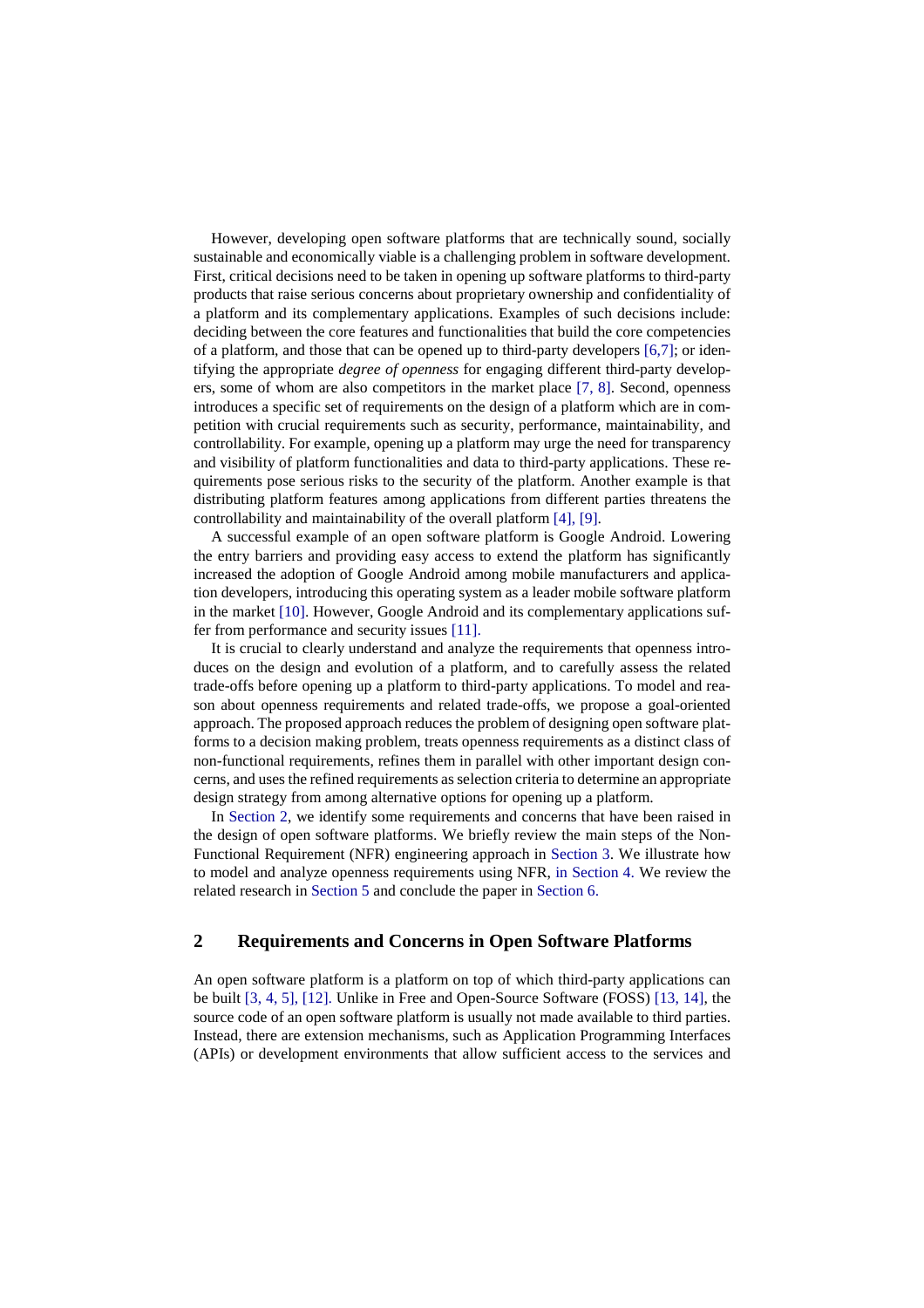functionalities of the open platform. Moreover, in open software platforms, major players develop purposive strategies attempting to gain competitive advantage [3], [15].

The requirements that need to be considered in opening up software platforms to third-party applications can be categorized into two main groups: (1) *Openness design requirements*: The specific concerns and quality requirements that openness introduces on the design; and (2) *General concerns in designing software platforms*: The requirements that are possibly violated or at risk when opening up platforms to external applications. Often, these requirements cannot be fully fulfilled simultaneously in the design of a platform. A designer may need to compromise between these two types of requirements. In the following, we identify several of these requirements and concerns.

#### **Table 1.** Business-Level Openness Requirements

**Market-Related Objectives – Market Reach, Market Presence, New Markets, Standardized Market, Adoptability, and Time to Market**. A main reason for opening up software platforms is to expand market reach, open up new markets and communities for a platform, increase the adoption of a platform among various users and developers communities, increase the number and variety of innovative and complementary features, and reduce time to market of new and innovative features [15, 16, 17].

**Customer-Related Objectives – Attracting New Customers and Developing New Customer Communities, Stickiness of the Platform, and Customer Retention***.* Growing the network size of complementary applications hardens switching to a different platform, thus increases the stickiness of a platform. Moreover, growing the variety of platform offerings increases attractiveness of the platform for new and potential users, and increases value of the core product to the existing users [15, 16].

**Product-Related Objectives – Co-Innovation and Open-Innovation, and Variety of Software Vendor's Offerings**. Innovative features play an important role in the success of a platform, specifically in knowledge intensive domains. Via growing the network size of developers, the platform owners can benefit from emerging external innovations [15].

**Financial-Related Objectives – Revenue Stream, Sharing the Costs of Innovation, and Decreasing Total Costs of Ownership**. Collaborating with partners in ecosystems shares the cost of innovation and decreases the total cost of ownership for commodity and innovative functionality [15, 16].

**Network-Effect-Related Objectives – Customer and Partner Ecosystem Gravity, and Community Building**. Third-party developers play an important role in the success of an open platform through their contributions and innovations. A larger pool of developers will provide more innovative output. Thus, platform developers aim to attract and engage a large number of developers to contribute and develop applications to their platforms. Factors, such as the degree of openness, low entry barriers of both monetary and technical nature, and the network size of a platform influence the choice of external developers to join a platform [10], [15, 16].

### **2.1 Openness Design Requirements**

Openness introduces two types of requirements on the design of software platforms: (1) *Business-level openness requirements*: These requirements are the main motivations for opening up a software platform to third-party applications. Business-level openness requirements are non-technical, related to the social, business, and organizational environment of a software platform, and may indirectly influence the design of an open platform. These requirements often compete or interact with technical quality requirements in the design of open software platforms. Thus, specific attention should be given to this group in choosing effective design strategies for opening up a software platform. These requirements can be categorized into five main groups described in Table 1. (2) *System-level openness requirements*: These requirements are technical, related to the quality of software design, and directly influence the design decisions. The technical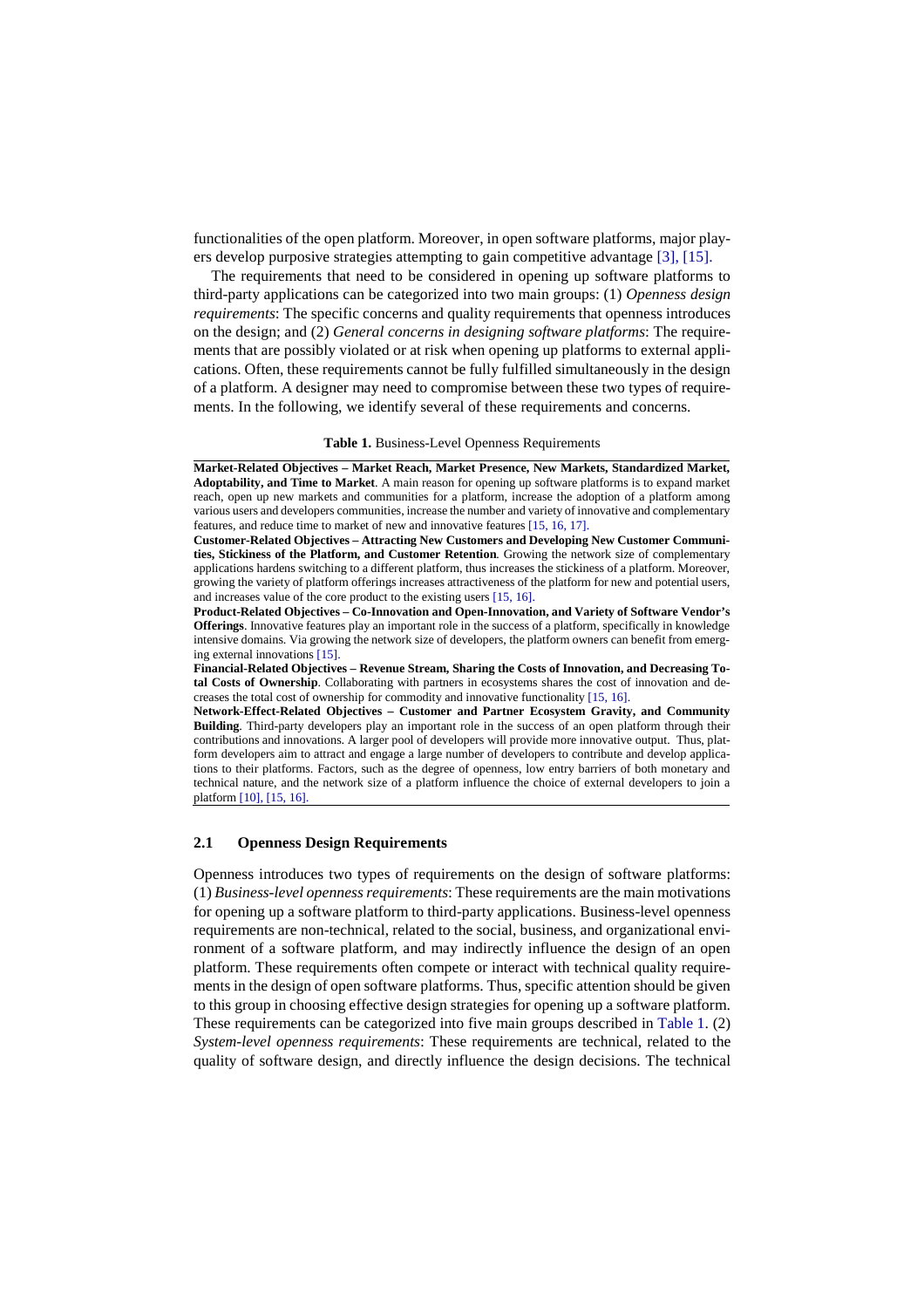quality requirements that need to be considered in opening up software platforms can be classified into seven groups described in Table 2.

#### **Table 2.** System-Level Openness Requirements

**Accessibility.** An open software platform needs to be accessible to third-party applications and have access to the features and services of third-party applications. The ease of access to and from a software platform is an important quality requirement for opening up a platform. The accessibility of a platform can be categorized into four levels: (1) accessibility of functionalities and services; (2) accessibility of data; (3) accessibility of platform structure (i.e., access to features and components); (4) accessibility of source code. [18]

**Extensibility – Composability, Deployability, Stability, Configurability, and Evolvability.** An open software platform needs to be extended and complemented by other software applications and components over time. Extensibility quality attribute identifies how easy a new application or feature can be added to a platform. Various quality criteria contribute to the extensibility of a platform, including: **(1)** *Composability*: Open and seamless integration of external modules is an important requirement for a platform. Factors such as *decoupling* third-party applications from each other, *eliminating the need for development synchronization*, and *independent development, integration, and validation* of third-party applications contribute to the composability of an open platform. [12], [19]. Carefully decoupled components with welldefined interfaces enable third-party developers to modify their applications without disrupting the overall correctness. Platform interfaces should decouple the platform organization from the third-party applications. Achieving this objective, allows the platform owner to release new version of the platform or new components without disabling the externally developed applications operating on top of the platform [12], [20]. **(2)** *Deployability*: Third-party applications must be possible to be deployed independently of each other, and the platform behavior must not depend on the order in which applications are deployed [19]. **(3)** *Stability*: Open software platforms and their APIs need to be sufficiently stable over time to provide a stable infrastructure for third-party applications [19]. *Backwards compatibility* is an important quality attribute contributing to the stability of the platform. **(4)** *Configurability*: Open software platforms must support variability in configuring the platform and third-party applications to enable customized products be developed [19]. **(5)** *Evolvability.* In open software platforms, new functionality are continuously added and the size of the platforms continuously grow. To deal with the growth, it is required to proactively refactor platform architecture and standardize platform interfaces. [20].

**Decentralizability and Distributability**. The functionalities of an open software platform need to be distributed among several applications, and platform components need to operate in a decentralized environment. Thus, the ease to operate in a decentralized environment is an important quality requirement for an open software platform. [13].

**Interoperability.** An open software platform requires to easily cooperate and interact with third-party applications. Mechanisms are required to coordinate and facilitate the interactions between the platform and third-party applications and to resolve conflicts that arise in coordination [4], [13], [20].

**Reusability.** An open software platform and its components need to be used and re-used in the development of other software features and applications. The ease to do so is an important design quality in an open platform.

**Modifiability.** To use the platform in the development of other applications and software features, the platform or some parts of its functionalities or structures may need to be modified and customzied. Thus, the platform should provide mechanisms that enables easy modification of some features.

**Visibility or Transparency.** To be complemented and extended by third-party applications, the platform structure, functionalities, and behavior need to be visible and transparent to external applications to various degrees [21].

### **2.2 General Concerns in Designing Software Platforms**

Aside from openness requirements, there are other considerations applicable to the design of software platforms that are potentially impacted by openness requirements. Several instances of these requirements are identified in Table 3.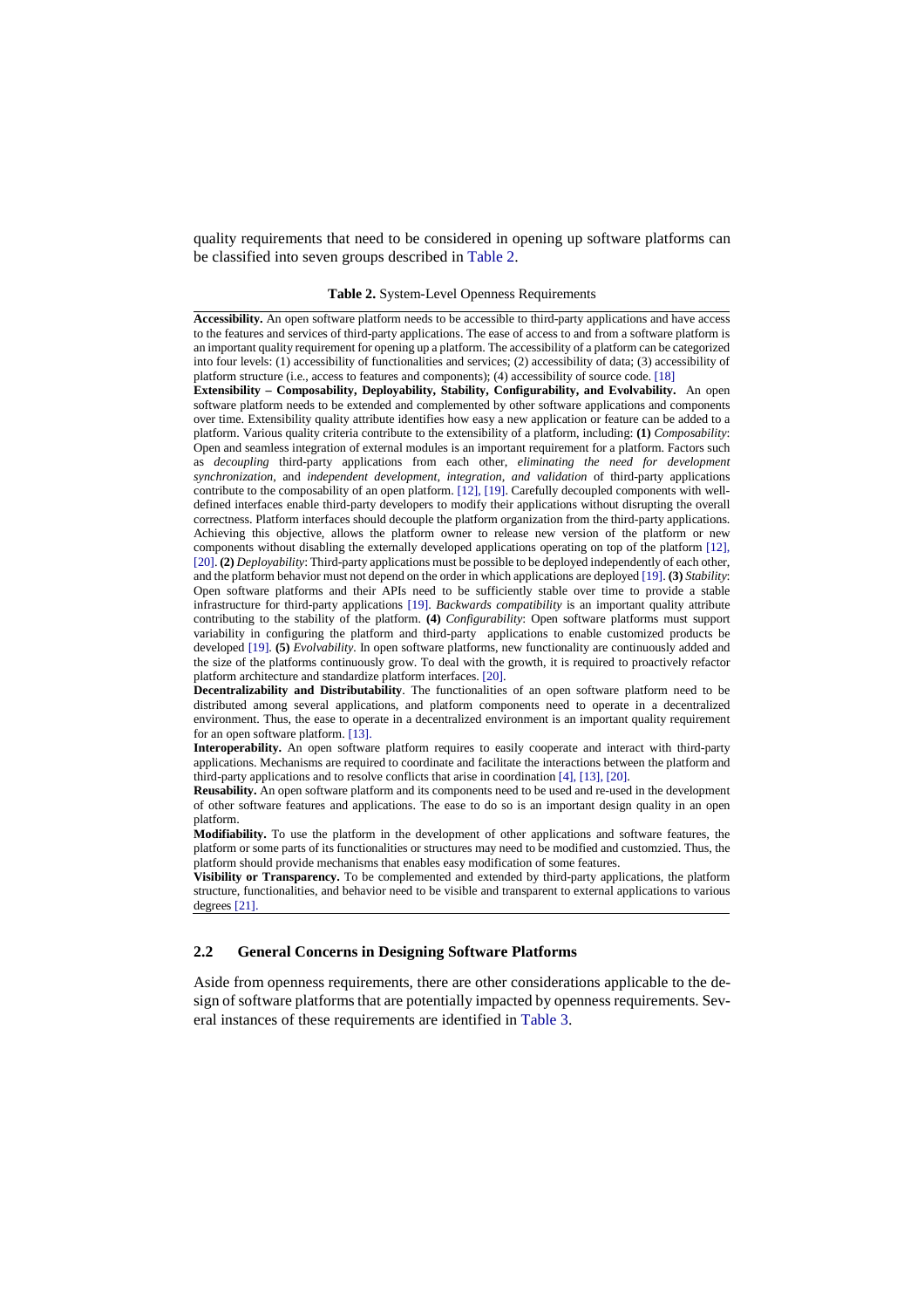**Security – Operational Security, Integrity, Confidentiality, and Privacy.** The end-users use a composition of the core of platform and various external applications developed on top of it. Security concerns arise as possible defective or malicious code in external applications may disable the overall system [20], [22, 23]. Mechanisms are required: (1) to guarantee the integrity of platform services and data in the presence of access by third-party applications [19]; (2) to preserve the confidentiality and privacy of the end-users' information and platform data when opening up a platform to third-party developers. [7], [20]; and (3) to ensure safe and correct operation of features and services developed by multiple parties.

**Controllability, Maintainability, and Centralizability.** The development and maintenance of an open platform and its complementary applications is shared among various parties. In this setting, mechanisms are required to manage software enhancements, extensions, and architectural revisions in decentralized projects. Moreover, rules are required to govern and control the applications network. [4], [9], [13].

**Reliability, Trust and Accountability.** In open software platforms, parties providing and consuming a software service are easily exposed to cheaters. Therefore, mechanisms are required to guarantee trustworthiness and accountability of third-party services and functionalities [13], [23].

**Proprietary Ownership.** The ownership and intellectual property rights of the applications, components and data produced by external developers is a critical concern in open software platforms. Mechanisms are required to ensure responsibility and commitment to updating and supporting third-party modules. Moreover, the alignment of component licenses need to be checked in the usage and composition of open software components and modules at build time and deployment [7], [20], [23].

## **3 Non-Functional Requirements Analysis Method**

To deal with interacting and competing requirements, we use the Non-Functional Requirements (NFR) engineering approach [24]. NFR reduces the problem of designing a software system into a decision making problem and a search for satisfactory design options. To identify an appropriate design option, four main steps are performed in NFR: (1) *Characterizing and Prioritizing Design Requirements*: In this step, the requirements and constraints important to a specific design context are identified and characterized in terms of a set of non-functional requirements; i.e., a set of technical and non-technical quality objectives that a design should meet. For this purpose, two main activities are performed: The design requirements are first identified and refined, then they are prioritized based on their importance in the specific design context. (2) *Identifying Alternative Design Options*: The second step is to identify the design objective (i.e., the specific functionality to be designed or implemented) and to explore alternative design options for achieving the specified objective. (3) *Evaluating Design Alternatives against Design Requirements*: To choose an appropriate design option, the design alternatives are evaluated based on the identified design requirements. (4) *Selecting Satisficing Design Options*. The final step is to select the most appropriate design options from among the available alternatives. To select an appropriate design option, it is required to formally describe and prioritize the identified design requirements, and to assess their fulfillment in each design option. For this purpose, NFR provides a goal-oriented modeling and analysis procedure [25]. The modeling procedure has two main steps of *describing a design decision* and *modeling the design decision* (explained in Table 4). To analyze the fulfilment of the identified design requirements in each design option, NFR provides a semi-automatic goal-oriented forward evaluation procedure. Using this approach, all the design alternatives are evaluated against the design requirements, and then the most satisfactory design option is selected. To analyze the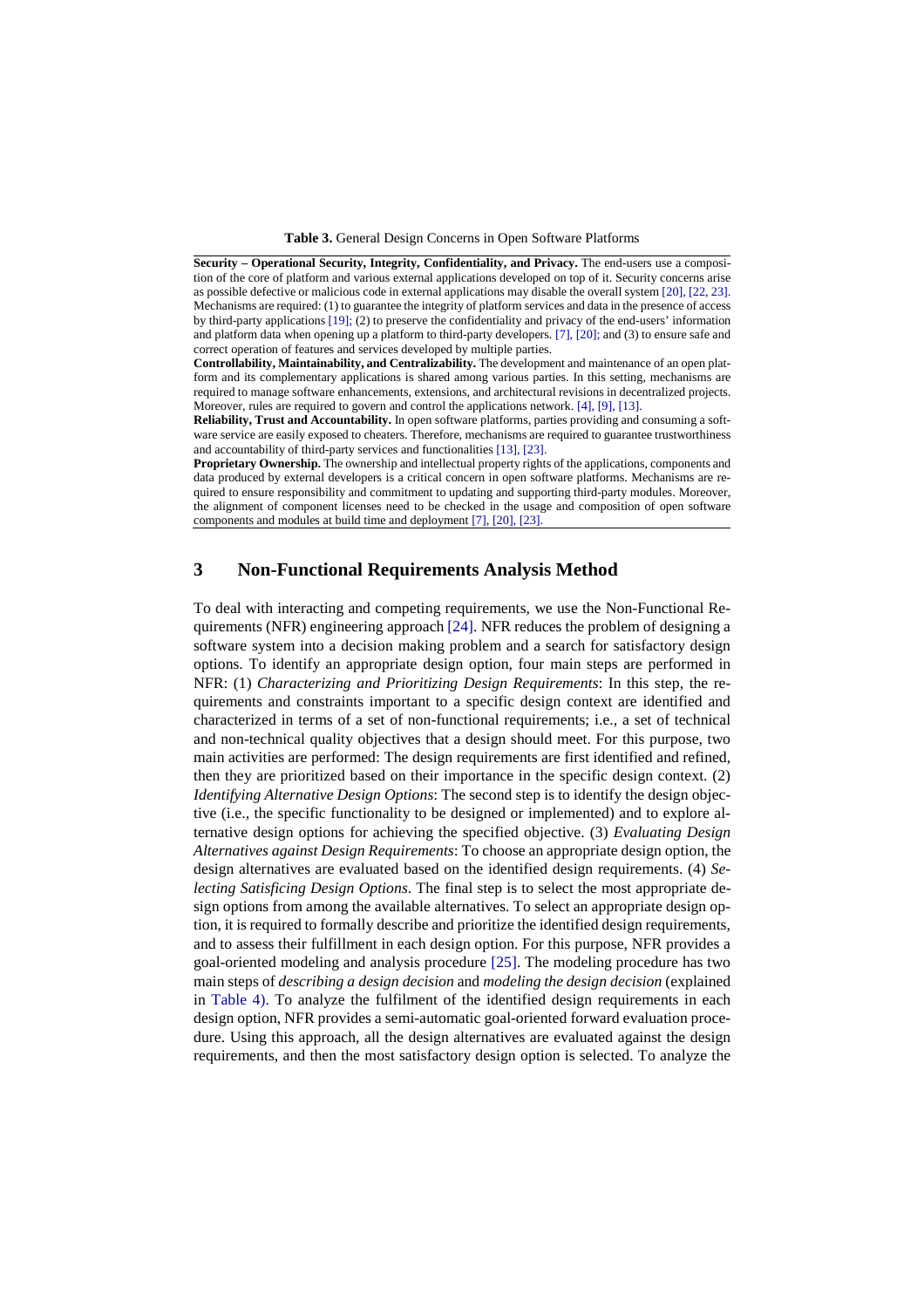impact of each design alternative on the design requirements, a labeling system is used, which is explained in Table 4.

**Table 4.** Modeling and Analyzing Design Decisions Using i\* Goal-Oriented Language

**Modeling.** Each design decision is described using three elements: **(a)** a *design objective*, **(b)** at least two atomic alternative *design options* (which are non-overlapping and exclusive), and **(c)** at least one *design requirement* which discriminates between the alternative design options.

A design decision is modeled as follows: **(1)** The design objective is represented using "*Goal*" element. **(2)** Alternative design options are modeled using "*Task*" element. **(3)** The relationship between a design goal and design options are modeled using "*Means-Ends*" link. **(4)** If design requirements are atomic they are modeled using "*Soft Goal*" element. If design requirements are non-atomic, they need to be refined and modeled using "*Soft Goal Interdependency Graphs (SIG)*". In SIG graphs, refinement of a design requirement is modeled using "*Help*" contribution link. **(5)** Evaluation of design options against design requirements are modeled using "*Help*" and "*Hurt*" contribution links. **(6)** Priorities of design requirements are modeled using three types of priorities: *non-critical*, *critical*, and *very critical*.

**Analysis. (1)** *Label Assignment*. The selection of a design option is described using a label assigned to the "*Task*" element representing the chosen option. **(2)** *Label Propagation*. The impact of an alternative on immediate design requirements are described using a predefined set of label propagation rules, which can be redefined in a specific evaluation. **(3)** *Label Resolution*. After each step of performing label propagation, a "*Soft Goal*" might receive a set of labels from the underneath "*Soft Goal*" or "*Task*" elements. A set of predefined label resolution rules determine the final label of the "*Soft Goal*" element, representing a design requirement. Label resolution step requires human input and is semi-automatic.

## **4 Example Modeling and Analysis**

To demonstrate our proposed approach, we use the case study of designing the AUTOSAR platform for embedded automotive software reported in [19]. We have chosen this case study for two reasons. First, AUTOSAR is a real-world industrial open platform and its design process is explained in detail in [19]. The design process is explained in terms of the design requirements, the decisions taken in the design, and the final strategies adopted to design the platform. Thus, we add no hypothetical data or assumption to the requirements of this case. We only extract the explanations about platform functionalities (Section 4.1) and the related design requirements (Table 5), and then apply our proposed approach. Second, the designers have adopted a structured approach in identifying requirements and decisions, without using modeling for analysis. Using this study, we can show how the proposed modeling and analysis approach might be effective for designing a real-world industrial-scale open platform.

### **4.1 System Description: An Open Embedded Automotive Platform**

The AUTOSAR platform manages the electronic units of a vehicle. Some electronic units control vehicle steering sensors and actuators, and some are responsible for accessory functions such as infotainment modules. Different electronic units communicate via data buses. The platform shares the control of the electronic units with thirdparty applications. The platform controls most of critical electronic units in charge of basic operations of a vehicle (such as the engine, brakes and forward sensing modules). Less critical functions (such as displaying vehicle speed in the cluster display, locking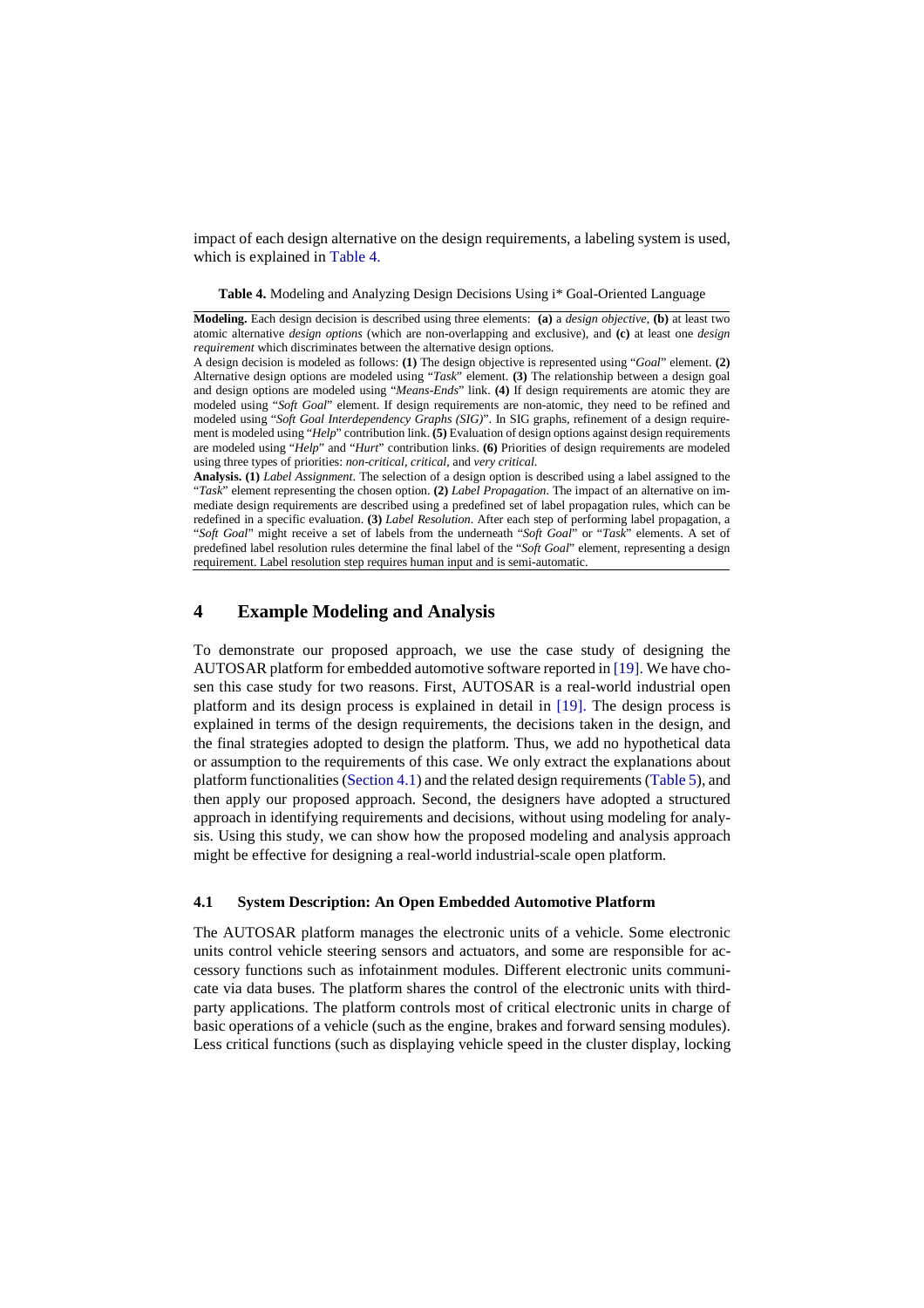the doors or infotainment modules) can be controlled either by certified third-party applications or by third-party applications developed by undirected developers. The core of the platform, including the set of software modules providing necessary services to use a vehicle, will be deployed on a car before delivery to the end-user. Less critical functions and accessories can be updated or deployed after delivery on an ongoing basis. The platform should be designed in a way that can accommodate these kinds of extensions and completion.

In the following, we focus on the scenario of designing data provision service to third-party applications from the platform. Third-party applications may require to access to and operate on platform data or data from other third-party applications. Examples of these data include: the speed and lateral acceleration of the vehicle or the speed of nearby cars. These data are aggregated from sensors in the wheels. Third-party applications may require access to platform data such as speed data to simply display it in the speed display or to automatically adjust the speed of a vehicle with respect to nearby cars. It is possible that several third-party applications require access to the same data at the same time. For example, auto-cruise system and direct brake control system may want to adjust the speed at the same time. Therefore, generic mechanisms should be designed in the platform to provide data service to present and future third-party applications. In the following, we demonstrate how to determine an optimal design strategy for opening up AUTOSAR platform data to third-party applications, treating openness requirements as a class of non-functional requirements.

### **4.2 Modeling and Analysis**

Determining the most appropriate design strategy for providing data service to thirdparty applications consists of four main steps: (1) characterizing and prioritizing design requirements, including *domain-specific requirements* (general design concerns) and the *requirements that openness introduces on the design*; (2) identifying alternative design options for opening up platform data to third-party applications; (3) evaluating the design options against the identified design requirements; and (4) selecting an appropriate design option. To select an appropriate design option, the identified design options are modeled, prioritized and analyzed using NFR goal-oriented modeling and analysis as described in Table 4.

*Characterizing domain-specific design requirements.* The embedded platform is in charge of controlling automotive electronic units, many of which have safety-critical functionalities such as automatic control of the vehicle speed and brakes. Therefore, the design has to meet stringent *dependability requirements* with high priority. The dependability requirements are of two types: (1) *Performance requirements*: Platform and individual third-party applications must operate in real-time. Therefore, *the responsetime* of the platform must be minimized and undesirable interactions between applications should be eliminated. (2) *Security requirements:* including *integrity* and *availability* of services to assure operational security of the platform. Relevant aspects of these requirements need to be fulfilled in the design of data provision service. The details of domain design requirements and their priorities are provided in Table 5.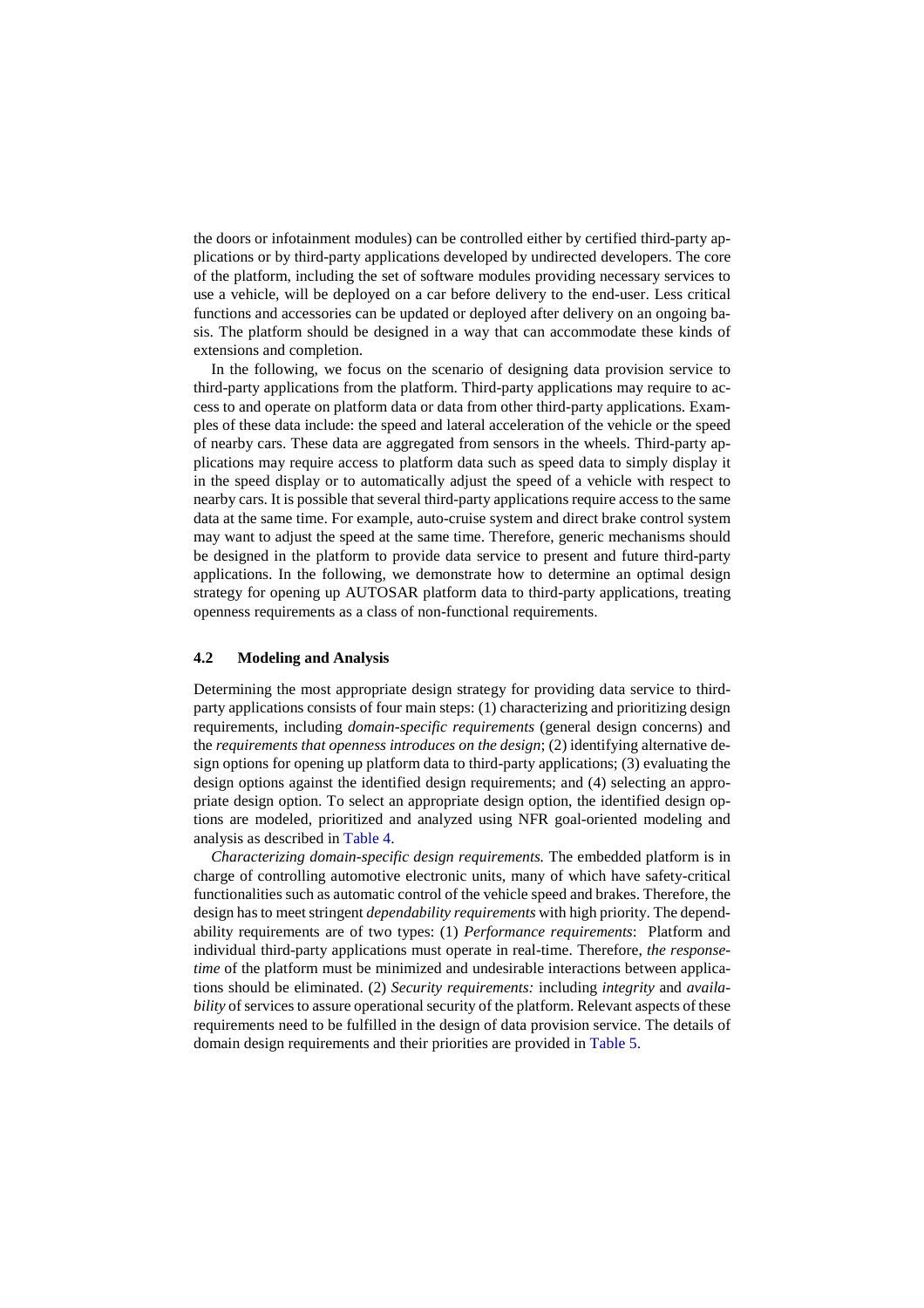*Characterizing openness design requirements*. The platform shares control of the electronic units with third-party applications. Opening up the platform imposes highpriority *extensibility requirements* on the platform including: (1) *Composability*: The automotive platform needs to accommodate and interact with third-party applications. Therefore, the open platform should enable open and seamless integration of external modules. (2) *Deployability*: Third-party applications must be deployed independently of each other. Openness requirements also need to be refined and considered in the design of data provision service. The details of openness design requirements and their priorities are described in Table 5.

*Identifying alternative design options.* Three alternative design options can be considered to provide data service to third-party developers, including: (1) *centralized data provision*, (2) *semi-centralized data provision* and (3) *decentralized data provision*. In centralized data provision, all data exchange operations between the platform and thirdparty applications are controlled by the platform. Third-party applications cannot communicate directly with each other. In semi-centralized data provision, third-party applications are allowed to exchange data directly. However, a supervisor (either the platform or the end user) mediate the data interactions between third-party applications. In decentralized data provision, the third-party applications can independently exchange data with each other. Further details about the design options is provided in Table 6.

| <b>Design Requirement</b>                                                          | <b>Description</b>                                                                                                                                                                                                                                                                                                                                                |
|------------------------------------------------------------------------------------|-------------------------------------------------------------------------------------------------------------------------------------------------------------------------------------------------------------------------------------------------------------------------------------------------------------------------------------------------------------------|
|                                                                                    | Domain Design Requirements: Security   Priority: High                                                                                                                                                                                                                                                                                                             |
| Integrity [Platform Data]                                                          | Many of platform data are safety critical (such as speed data). The platform must<br>implement necessary mechanisms to ensure the integrity, accuracy and con-<br>sistency of all the operations performed on safety-critical data.                                                                                                                               |
| Availability<br>[Platform] and<br>[Third-Party Applications] tions.                | The platform services should correctly operate at any time. Mechanism are re-<br>quired to guarantee high-availability and fast failure recovery of platform opera-                                                                                                                                                                                               |
|                                                                                    | Domain Design Requirements: Performance   Priority: High                                                                                                                                                                                                                                                                                                          |
| form]                                                                              | *** Response Time [Plat- Access-Time [Data]: Platform and third-party applications should operate in real-<br>time. Thus, response-time of the platform and access-time of third-party applica-<br>tions to the required data should be minimized and platform should respond to the<br>data access requests in real-time.                                        |
|                                                                                    | Openness Design Requirements: Composability [Platform]   Priority: High                                                                                                                                                                                                                                                                                           |
| Decoupling                                                                         | (1) [Third-Party Applications]: Third-party applications must be decoupled from<br>each other and work independently.<br>(2) [Platform]: Platform and third-party applications development and evolution<br>should be decoupled.                                                                                                                                  |
| Development<br>Asynchronization                                                    | The design must eliminate the need for development synchronization and enable<br>third-party applications to be developed, integrated and validated independently<br>[Third-Party Applications] of other applications. Since non-technical users cannot integrate and validate the<br>composition themselves, this requirement must be supported by the platform. |
|                                                                                    | <b>Openness Design Requirements: Deployability [Platform]   Priority: High</b>                                                                                                                                                                                                                                                                                    |
| Independent Deployment<br>[Third-Party Applications]                               | Third-party applications must be deployed independently from each other.                                                                                                                                                                                                                                                                                          |
| <b>Independent Behaviour</b><br>[Third-Party Applications] installed and deployed. | Platform behaviour must not depend on the order in which the applications are                                                                                                                                                                                                                                                                                     |
|                                                                                    | *** Response time and access time design requirements were not explicitly mentioned in [19]. We inferred these require-<br>ments from the real-time operations that the automotive platform must perform.                                                                                                                                                         |

**Table 5.** Design Requirements Important for Providing Data Service to Third-party Apps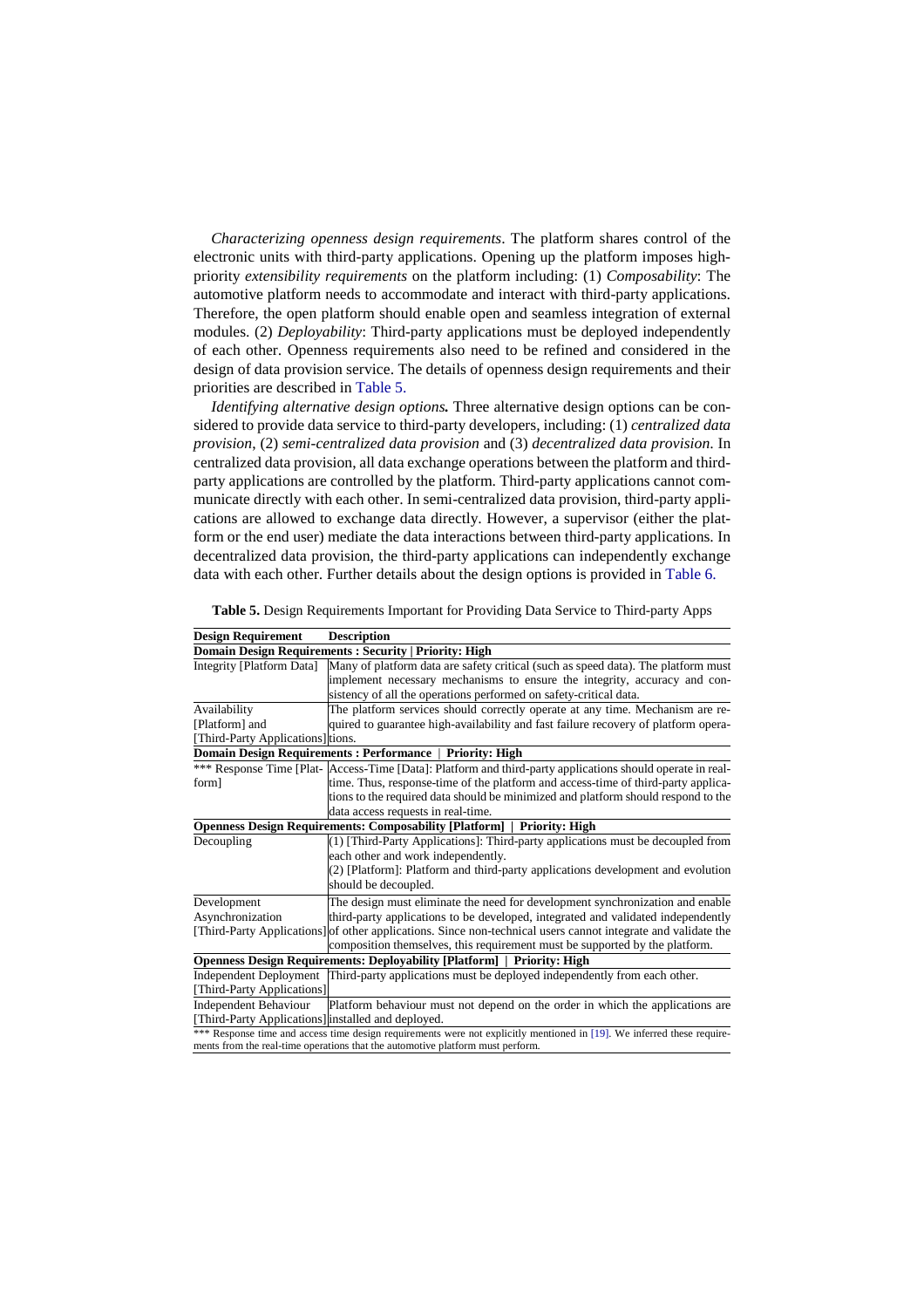#### **Table 6.** Providing Data Service To Third-Party Apps: Three Alternative Design Options

**Design Objective:** To provide data service to third-party applications

#### **Design Option 1: Centralized Data Provision**

The platform controls all data interactions between third-party applications and the platform, and between one third-party application and another. In this design alternative, all data is stored and exchanged through the platform, but most data is isolated to a single application through a single API. Data and provided services are accessed through the platform API by either and explicit get/set and/or subscribe, both at run-time. There is also and API to determine the available data set at runtime.

**\*\*\* Design Option 2: Semi-Centralized Data Provision** 

Third-party applications can communicate directly in some cases. Any data access request is initially submitted to a mediator (end-user or the platform). After checking and allowing the request, third-party applications can communicate directly. For this purpose, applications declare what data and information they need at install-time. The platform decides to control data write operations, data read operations or both.

#### **\*\*\* Design Option 3: Decentralized Data Provision**

Third-party applications can directly exchange data and information with each other. Data and information exchange between one third-party application and another is controlled and supervised by the third-party application that provides the requested data. In this design, data access requests are declared at run-time and third-party applications are responsible for managing the data access requests from other third-party applications. Data provider application is in charge of controlling the consistency of data write operations.

**\*\*\*** Design options 2 and 3 did not exist in the original study. They are generated as alternative options for the design strategy that the original designers have adopted (as a part of the proposed analysis approach).

*Evaluating design options against the design requirements*. The fulfilment of each domain-specific and openness design requirement (Table 5) should be evaluated in each data provision design option. The details of this evaluation is presented in Table 7. In Table 7, the contribution of design options to the refined design requirements are represented by a  $(+)$  or  $(-)$  label. A  $(+)$  indicates that a design option has a positive impact on the fulfilment of a design requirement. A (-) indicates that the design option violates or is negatively co-related with a design requirement. Each evaluation is accompanied with reasons explaining why a positive or negative label has been assigned.

*Selecting an appropriate design option.* As shown in Table 7, each design option has received a set of  $(+)$  and  $(-)$  labels in the evaluation against the requirements. This means that in choosing each design option, trade-offs should be made between a set of competing requirements. For example, choosing centralized data provision helps achieve "*Decoupling[TP App]*" (an important design requirement for opening up the platform) but as a result "*Access Time[Data]"* is violated. However, access time is also an important requirement for real-time operations of the automotive platform. To take a final decision between the design options, all the trade-offs between the requirements need to be carefully examined. For this purpose, the identified requirements, their priorities and their trade-offs need to be formally modeled and analyzed. We have modeled the information presented in Table 5, 6, and 7, and analyzed the impact of each design option on the design requirements using goal-oriented modeling and analysis (explained in Table 4). The results are presented in Fig 1.

In Fig 1, the design requirements and their refinements are shown in the upper part, the design options and their evaluation against the immediate refined requirements are shown at the bottom, and the degree of fulfillment of each design requirement in each design option is shown by the colored labels besides the requirements. Moreover, tradeoffs points can be recognized in two ways: (1) directly from the "*conflict*" label beside a design requirement. For example, "*Composability [Platform]*" has received a "*conflict*" label from two options. The reason for the conflict can be traced back to the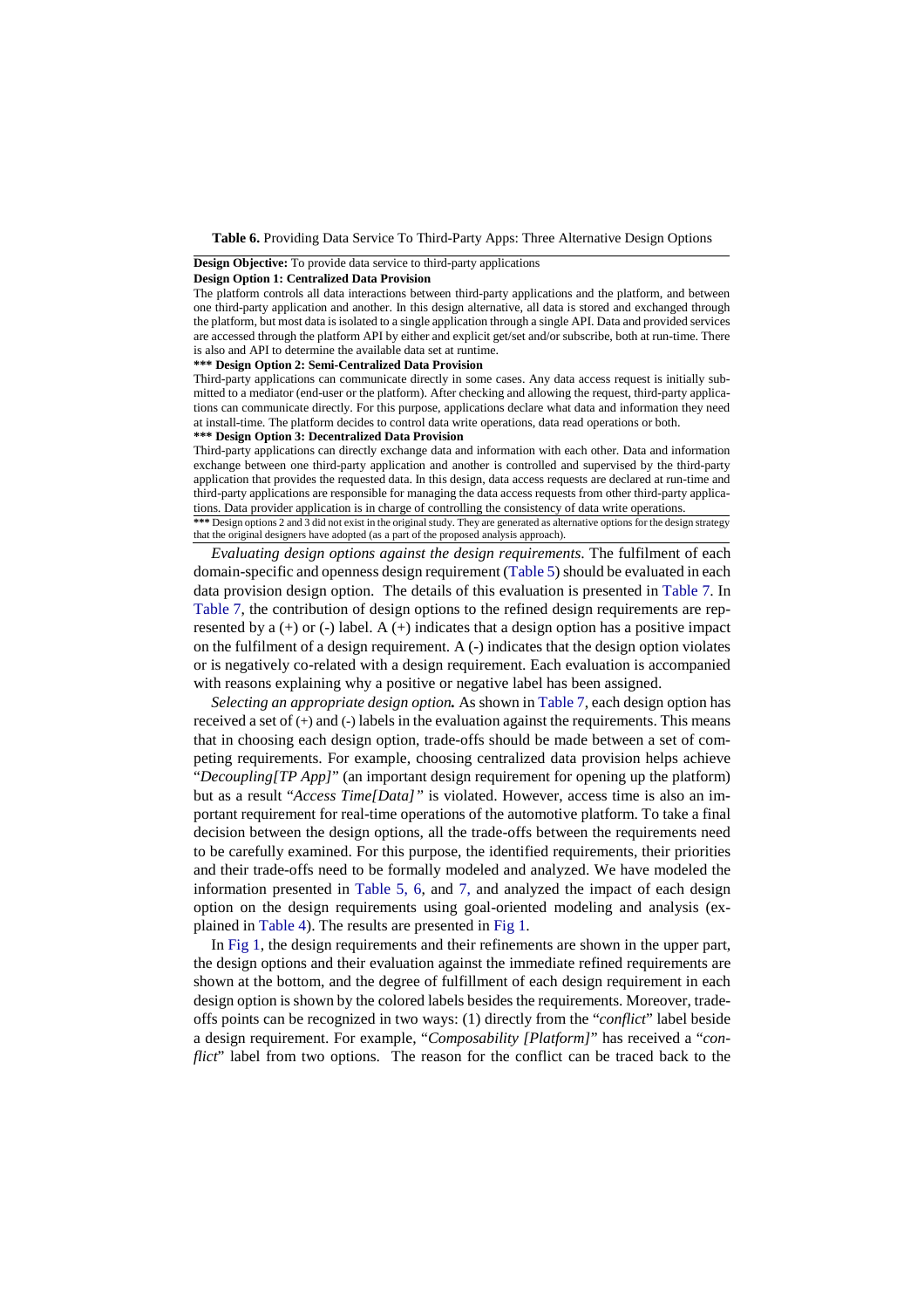fulfillment of its refinement; i.e., "*Decoupling[Platform]*" and "*Decoupling[TP App]*". "*Centralized data provision*" design option helps decouple third-party applications from each other, but in return, it increases the coupling between the platform and thirdparty applications. Similarly, "*Decentralized data provision*" design option has this conflict in reverse order; (2) indirectly by comparing the labels of the same color between different design requirements. For example, "*Extensibility [Platform]*" has received a "*partially satisficed*" red label, and "*Performance[Platform]*" has received a "*partially denied*" red label. This difference indicates that by choosing "*Centralized data provision*" option, a designer has to sacrifice some degree of performance in order to gain some degree of extensibility for openness. The fulfillment of the design requirements in each design option is summarized and compared in Fig 2. In Fig 2, the nested pentagons represent different degrees of design requirements satisfaction (from denied to satisficed). The nodes of the pentagon depict the main design requirements for the automotive platform. As Fig 2 shows, "*Centralized data provision*" outperforms other options except in fulfilling "*Performance [Platform]*".

### **4.3 Discussion**

Our modeling and analysis (Fig 1) detects two important trade-off points between the requirements: One trade-off is between two openness requirements of "*Decoupling[Platform]*" and "*Decoupling[TP App]*". This means that in choosing each of the design options, a designer has to comprise between independence of the platform from third-party applications and independence of third-party applications from each other. Both of the requirements are important for the platform and their dissatisfaction may have irreversible impacts. Another trade-off is between the openness requirement of "*Extensibility[Platform]*" and "*Performance[Platform]*". Performance requirement is of particular importance for the real-time operations of the automotive platform (e.g. the real-time adjustment of speed or the real-time activation of brakes). On the other hand, extensibility is also crucial to accommodate third-party applications. The impact of this trade-off must be carefully assessed before making any final design decision.

In [19], the original designers have implemented "*centralized data provision*" strategy for designing the automotive platform, without acknowledging the above tradeoffs. This decision may have two reasons: (1) The designers use an informal and descriptive method for designing the open platform; i.e., they identify the requirements and then explain a set of generic design patterns that fulfill the requirements. Since the design process is comprised of numerous decisions (typical in an industrial-scale design project), it is possible that the designers have lost the track of some requirements in the design. (2) It is also possible that the designers have noticed the above trade-offs, and have decided to sacrifice some degrees of performance to gain higher degrees of extensibility (i.e. deployability and composability) for openness. According to our analysis, to alleviate the performance issue, a combination of centralized and semi-centralized data provision strategies could be considered for providing data to different types of third-party applications in different layers of the platform.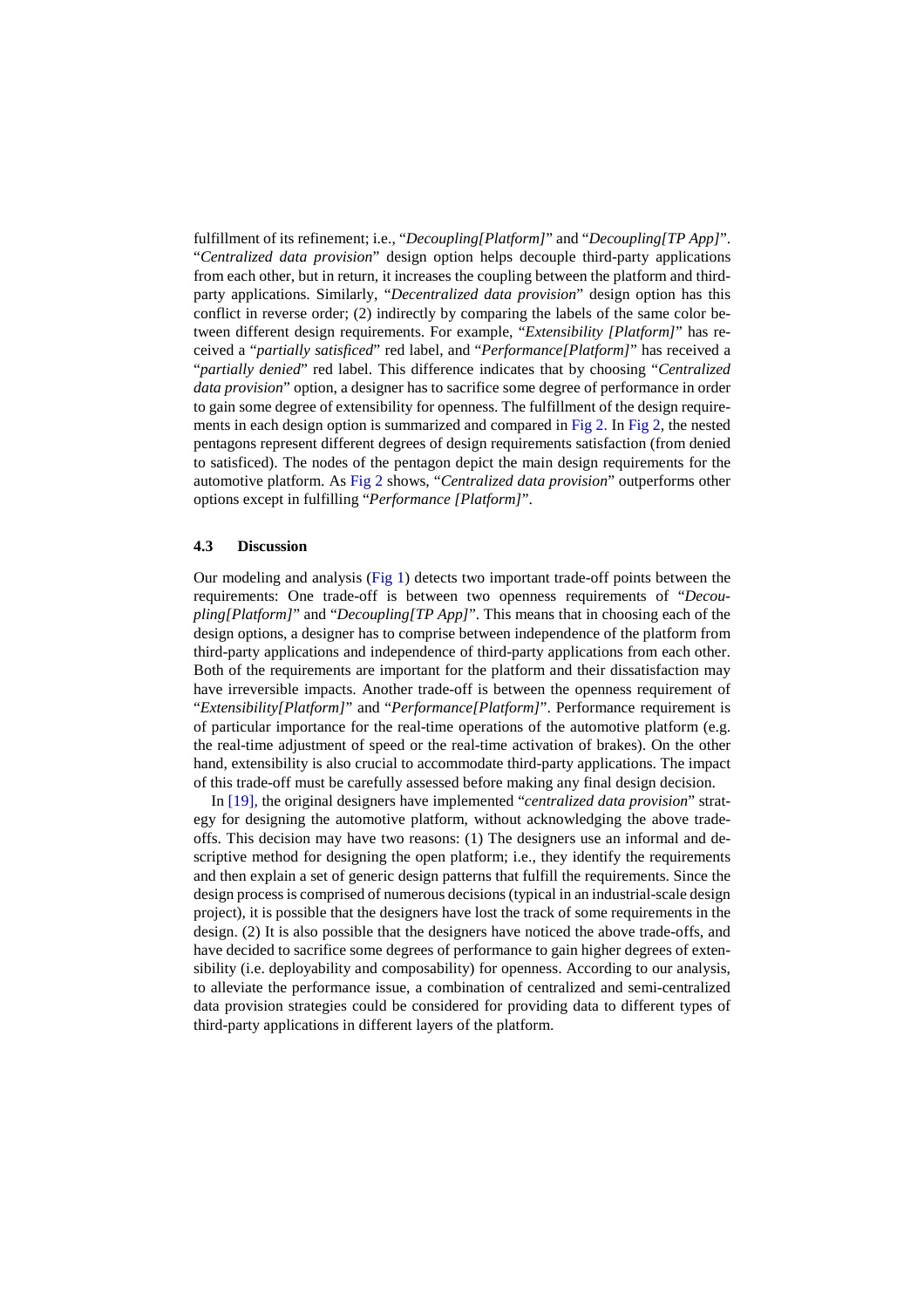**Table 7.** Evaluating Design Options against Identified Design Requirements

#### **Decoupling**

- Option 1(1) [Platform] **(-)**: Centralized data provision increases the interactions between third-party applications and the platform since all data access operations should pass through the platform. (2) [Third-Party Applications] (+): Central control by the platform eliminates any one-to-one interaction between third-party applications.
- Option 2(1) [Platform] **(-)**: Platform is involved in data write operations between third-party applications. This increases the interactions between the platform and third-party application. (2) [Third-Party Applications] **(-)**: Since the applications can interact with each other directly, the interactions between third-party applications increase.
- Option 3(1) [Platform] **(+)**.Third-party applications can exchange data without platform control. Application interactions are thus decoupled from the platform. (2) [Third-Party Applications] **(-)**: Applications can interact with each other directly. Thus the interactions between third-party applications increase.

## **Development Asynchronization [Third-Party Applications]**

- Option 1**(+)**: Prohibiting direct communications between third-party applications separates the integration and validation of third-party application from each other.
- Option 2**(-)**: The correctness of the behavior of third-party applications should be validated in combination with the related third-party applications.
- Option 3**(-)**: This design is similar to Option 2.

#### **Independent Behavior [Third-Party Applications]**

Option 1**(+)**: Since all the data interactions are controlled by the platform, the behavior of the applications are completely separated and independent from each other.

Option 2**(-)**: The applications installed later can access the data of the applications that are installed earlier. Option 3**(-)**: This design is similar to option 2.

#### **Independent Deployment [Third-Party Applications]**

- Option 1**(+)**: The platform prohibits direct communications between third-party applications. Therefore, third-party applications can be deployed independently of each other.
- Option 2**(-)**: Third-party applications can request access to the data of other third-party applications at installtime. This kind of requests violates the independent deployment of applications.
- Option 3**(-)**: Third-party applications can send data requests to other applications at any time (either at installtime or after that).

### **Availability [Third-Party Application Data]: Failure Recovery**

- Option 1**(+)**: The platform is informed if a third-party application becomes unavailable. Therefore, data requests for unavailable data can be mitigated proactively.
- Option 2**(+):** The supervisor (either platform or end-user) is informed of possible unavailability of third-party applications. Therefore, a data request for an unavailable third-party application can be mitigated proactively.
- Option 3**(-):** In decentralized communications, the unavailability of applications is not known beforehand. Therefore, a data request for an unavailable third-party application lead to an unmitigated failure. **Integrity [Data] : Consistency [Data]**
- Option 1**(+)**: Platform controls every data access and modifications between third-party applications. This centralized access control reduces the chance of inconsistency in data read and write operations.
- Option 2**(+)**: Data write operation can be supervised by the platform. This supervised access control reduces the chance of inconsistency in data read and write operations.
- Option 3**(-)**: Third-party applications can interact with each other without informing central control. This increases the possibility of data inconsistencies in several data read and write operations by different third-party applications.

### **Response Time [Platform]: Access Time [Data]**

- Option 1**(-)**: All data operation requests should pass through a central gateway and queue controlled by the platform. Central checking increases the waiting time of third-party applications that require to access data around the same time, even if the requests are for different data from different third-party applications.
- Option 2**(+)**: Many of unwanted waiting time for data requests, specifically data read operations, can be eliminated, because third-party applications can directly request data read from other third-party applications.
- Option 3**(+)**: Data read operations are handled similar to option 2. Moreover, there will be no central queue for data write operations since the third-party application that provides data is responsible for consistency checking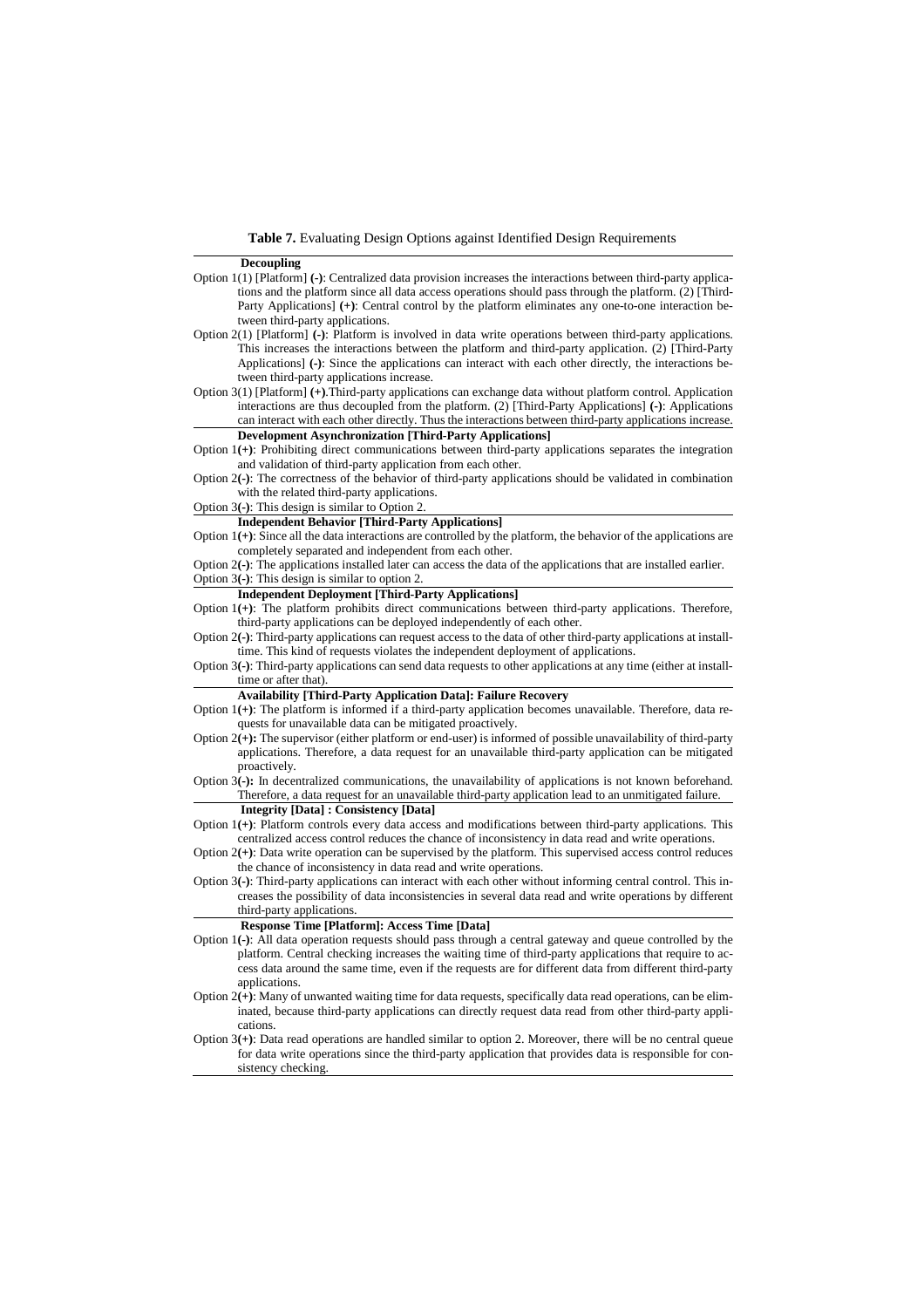

**Fig. 1.** Modeling and Analyzing Trade-Offs between Openness and Other Requirements in Alternative Data Provision Design Options Using i\* Goal-Oriented Language



**Fig. 2.** Comparing Design Strategies for Opening up Platform Data to Third-Party Applications Based on Important Design Requirements for the Automotive Platform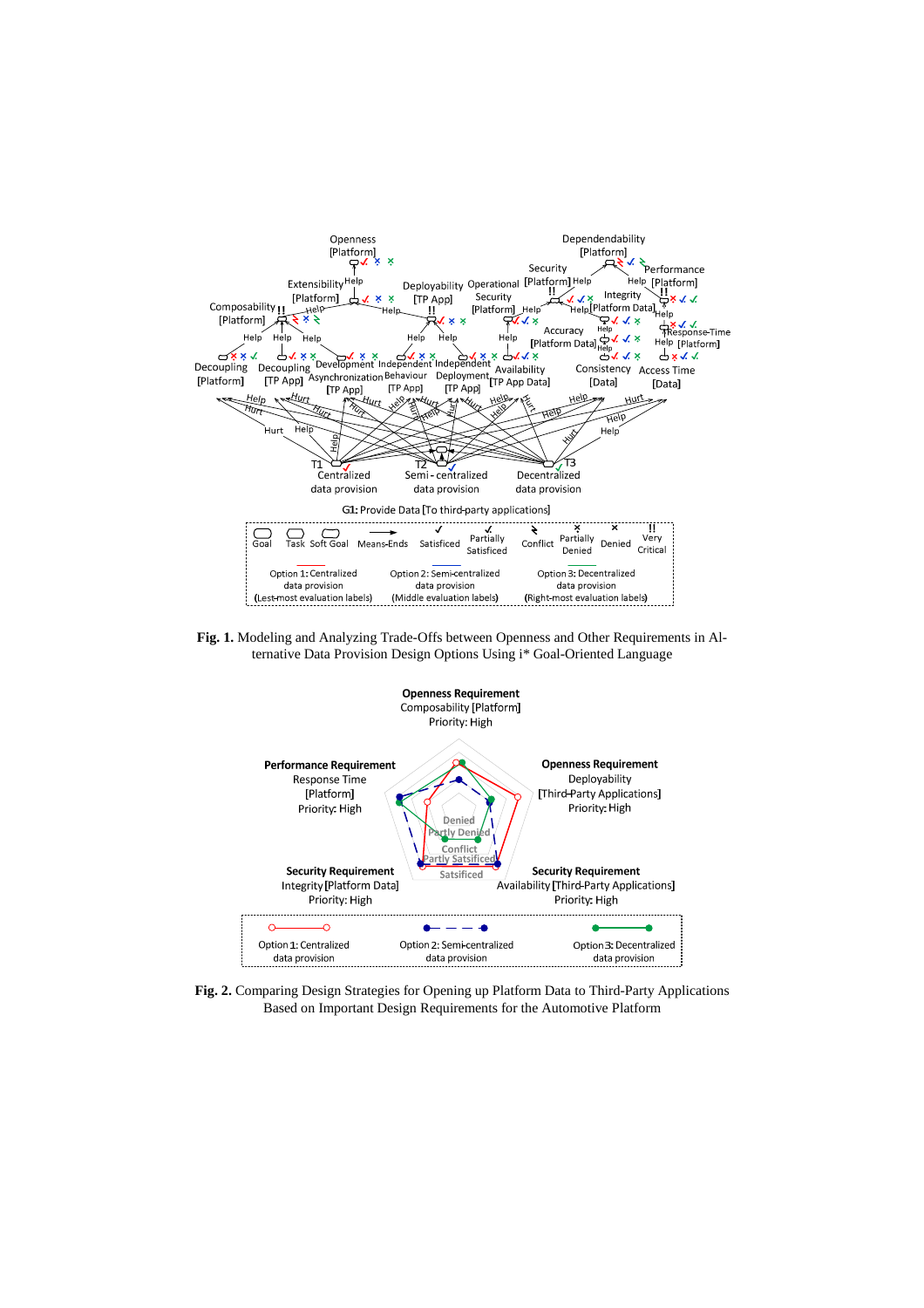The presented modeling and analysis is only one design scenario among several others that we have investigated in the design of AUTOSAR platform. We aim to confirm our findings with the original designers in a future case study.

## **5 Related Research**

Three groups of research efforts relate to this paper: (1) *Designing open software platforms*: Various efforts have been dedicated to the design and development of software platforms that can smoothly accommodate third-party applications. Most of these efforts focus on providing best practices and techniques for developing APIs that enable seamless and secure communications with third-party applications. (e.g. [21]). Little attention has been given to model-based approaches for designing open software platforms. In a few research works, the need for systematic modeling and analysis in open platforms has been discussed (e.g. [26, 27, 28, 29]) However, no validated modeling method has been proposed for this purpose yet. (2) *Requirements engineering in open software platforms:* Many recent research efforts have investigated the practice of requirements engineering in open software platforms (e.g. [7, 8], [30, 31, 32]). These efforts either focus on identifying the challenges of requirements engineering practices in the presence of multiple development parties or characterising the multi-faceted nature of requirements in open software platforms. A few research works also emphasize the need for rigorous modeling and checking of the requirements in open platforms (e.g. [22]). To support requirements modeling and analysis in open software platforms, several attempts have been made (e.g. [29], [33, 34]) which are in the early stages of development. (3) *Decision Support for open software platforms*. Another group of research works discuss the need to support systematic decision making of open platforms owners and designers (e.g. [33]). However, these efforts mainly focus on adopting open-source components rather than design reasoning support for opening up platforms.

## **6 Conclusions**

We presented a goal-oriented method to model and analyze openness requirements and related trade-offs in designing software platforms. Modeling and analysis of openness trade-offs allows to formally compare alternative design strategies for opening up a platform to third-party applications. This systematic comparison helps determine "good-enough" and "open-enough" design strategies for opening up a platform to thirdparty applications. Adopting such balanced design strategies is essential to developing open software platforms that are technically, socially and economically balanced, thus having a higher chance of sustainability.

The proposed approach allows to model the relation between business-level and system-level openness requirements, and provides semi-automated support to assess alternative design options and to spot trade-off points.

To improve the applicability of the presented method for modeling and analyzing openness trade-offs, two issues need to be addressed: (1) *Scalability of modeling*: In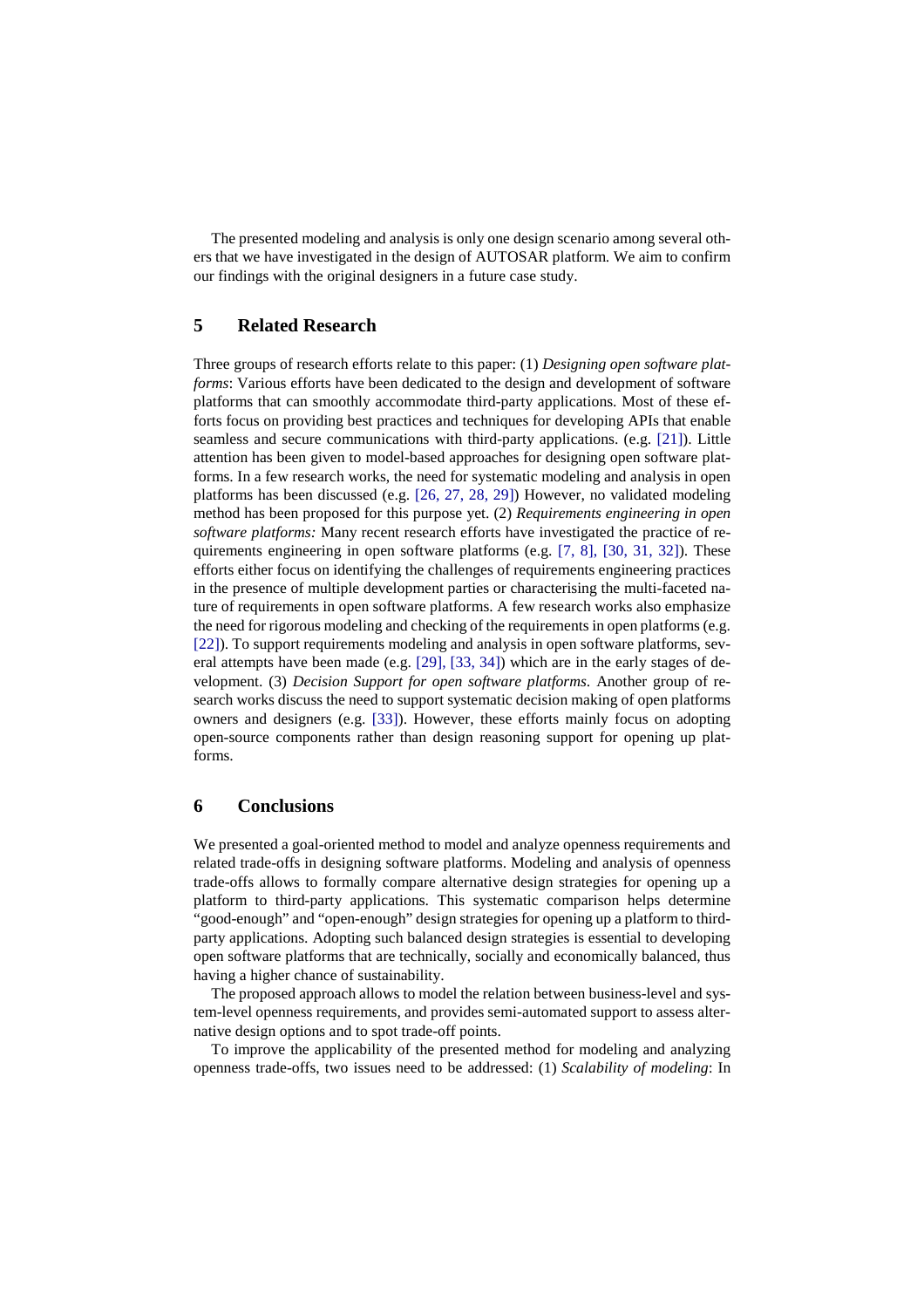this work, we illustrated trade-off modeling in a single design decision in an open software platform. Applying trade-off modeling and analysis at the scale of a design process comprised of numerous interrelated decisions need to be further addressed. (2) *Scalability of analysis*: To find appropriate design options, we used the goal-oriented forward evaluation method, which exhaustively evaluates all the possible options to reach to the best alternative. To improve the efficiency of analysis, algorithms are required which eliminate this exhaustive search.

Moreover, future work is required to compare the proposed method with existing methods for analyzing trade-offs, including Architecture Trade-off Analysis Method (ATAM) [35], and to assess the applicability of the proposed method in real-world open software projects.

This research work is the first step to support design and decision making in open software platforms. The next steps towards this ultimate objective aim to enrich the proposed method in three ways: (1) to provide knowledge support via developing modules for refining openness design requirements as a class of non-functional requirements and developing catalogues of options for designing open platforms; (2) to enrich the analytical and reasoning capabilities of the presented method for incorporating the priorities and preferences of multiple parties in selecting optimal design options in open software platforms; and (3) to provide semi-automated tool support for modeling and analyzing requirements in open software platforms and finding optimal design options.

## **7 References**

- 1. West, J. (2003). How open is open enough?: Melding proprietary and open source platform strategies. Research policy, 32(7), 1259-1285.
- 2. Chesbrough, H. W. (2006). Open innovation: The new imperative for creating and profiting from technology. Harvard Business Press.
- 3. Fitzgerald, B. (2006). The transformation of open source software. MIS Quarterly, 587-598.
- 4. Boudreau, K. (2010). Open platform strategies and innovation: Granting access vs. devolving control. Management Science, 56(10), 1849-1872.
- 5. Jansen, S., Brinkkemper, S., Souer, J., & Luinenburg, L. (2012). Shades of gray: Opening up a software producing organization with the open software enterprise model. Journal of Systems and Software, 85(7), 1495-1510.
- 6. Munir, H., Wnuk, K., & Runeson, P. (2015). Open innovation in software engineering: a systematic mapping study. Empirical Software Engineering, 1-40.
- 7. Knauss, E., Yussuf, A., Blincoe, K., Damian, D., & Knauss, A. (2016). Continuous clarification and emergent requirements flows in open-commercial software ecosystems. Requirements Engineering, 1-21.
- 8. Valenca, G., Alves, C. M., Heimann, V., Jansen, S., & Brinkkemper, S. (2014). Competition and collaboration in requirements engineering: A case study of an emerging software ecosystem. In IEEE 22nd International Requirements Engineering Conference (384-393).
- 9. Ghazawneh, A., & Henfridsson, O. (2013). Balancing platform control and external contribution in third‐party development: the boundary resources model. Information Systems Journal, 23(2), 173-192.
- 10. Koch, S., & Kerschbaum, M. (2014). Joining a smartphone ecosystem: Application developers' motivations and decision criteria. Information and Software Technology, 56(11).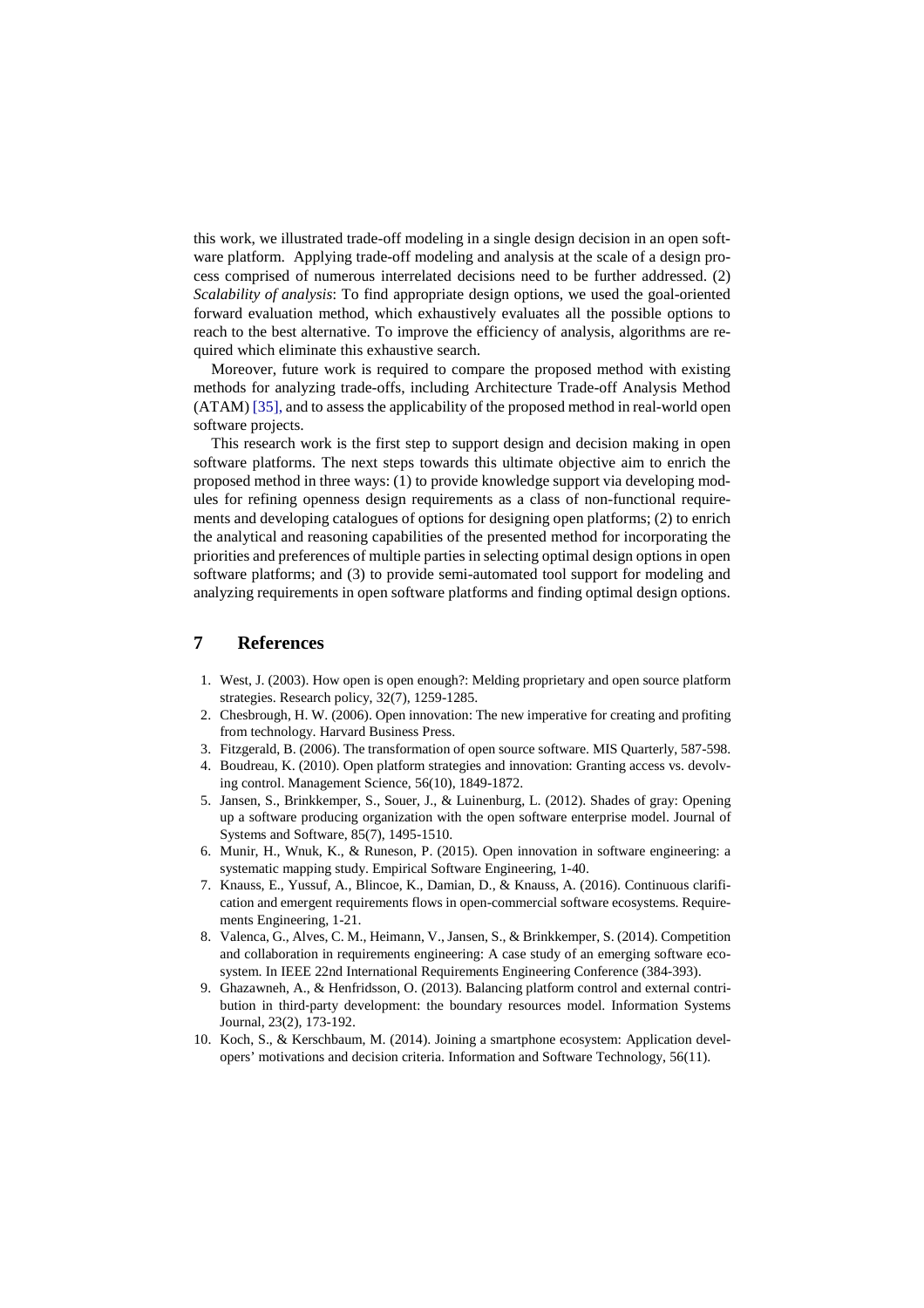- 11. Shabtai, A., Fledel, Y., Kanonov, U., Elovici, Y., Dolev, S., & Glezer, C. (2010). Google android: A comprehensive security assessment. IEEE Security  $\&$  Privacy, (2), 35-44.
- 12. Bosch, J., & Bosch-Sijtsema, P. (2010). From integration to composition: On the impact of software product lines, global development and ecosystems. Journal of Systems and Software, 83(1), 67-76.
- 13. Scacchi, W. (2007). Free/open source software development: Recent research results and methods. Advances in Computers, 69, 243-295.
- 14. Feller, J., & Fitzgerald, B. (2000). A framework analysis of the open source software development paradigm. In Proceedings of the twenty first international conference on Information systems (58-69).
- 15. Popp, K. M. (2010). Goals of Software Vendors for Partner Ecosystems–A Practitioner´ s View. In Software Business (181-186). Springer Berlin Heidelberg.
- 16. Bosch, J. (2012). Software ecosystems: Taking software development beyond the boundaries of the organization. Journal of Systems and Software, 85(7), 1453-1454.
- 17. Jarke, M., Loucopoulos, P., Lyytinen, K., Mylopoulos, J., & Robinson, W. (2011). The brave new world of design requirements. Information Systems, 36(7), 992-1008.
- 18. Anvaari, M., & Jansen, S. (2010). Evaluating architectural openness in mobile software platforms. In Proceedings of the Fourth European Conference on Software Architecture: Companion Volume (85-92).
- 19. Eklund, U., & Bosch, J. (2014). Architecture for embedded open software ecosystems. Journal of Systems and Software, 92, 128-142.
- 20. Bosch, J. (2010). Architecture challenges for software ecosystems. In Proceedings of the Fourth European Conference on Software Architecture: Companion Volume (pp. 93-95).
- 21. Cataldo, M., & Herbsleb, J. D. (2010). Architecting in software ecosystems: interface translucence as an enabler for scalable collaboration. In Proceedings of the Fourth European Conference on Software Architecture: Companion Volume (65-72).
- 22. Scacchi, W., & Alspaugh, T. A. (2013). Processes in securing open architecture software systems. In Proceedings of International Conference on Software and System Process.
- 23. Baresi, L., Di Nitto, E., & Ghezzi, C. (2006). Toward open-world software: Issue and challenges. Computer, 39(10), 36-43.
- 24. Chung, L., Nixon, B. A., Yu, E., & Mylopoulos, J. (2012). Non-functional requirements in software engineering (Vol. 5). Springer Science & Business Media.
- 25. Horkoff, J., & Yu, E. (2013). Comparison and evaluation of goal-oriented satisfaction analysis techniques. Requirements Engineering, 18(3), 199-222.
- 26. Christensen, H. B., Hansen, K. M., Kyng, M., & Manikas, K. (2014). Analysis and design of software ecosystem architectures–Towards the 4S telemedicine ecosystem. Information and Software Technology, 56(11), 1476-1492.
- 27. Boucharas, V., Jansen, S., & Brinkkemper, S. (2009). Formalizing software ecosystem modeling. In Proceedings of the 1st international workshop on Open component ecosystems (41- 50).
- 28. Sadi, M. H., & Yu, E. (2015). Designing Software Ecosystems: How Can Modeling Techniques Help? In Enterprise, Business-Process and Information Systems Modeling (360-375).
- 29. Sadi, M. H., Dai, J., & Yu, E. (2015). Designing Software Ecosystems: How to Develop Sustainable Collaborations?. In Advanced Information Systems Engineering Workshops (161-173).
- 30. Wnuk, K., & Runeson, P. (2013). Engineering open innovation–towards a framework for fostering open innovation. In International Conference of Software Business (48-59).
- 31. Linåker, J., Rempel, P., Regnell, B., & Mäder, P. (2016). How Firms Adapt and Interact in Open Source Ecosystems: Analyzing Stakeholder Influence and Collaboration Patterns. In